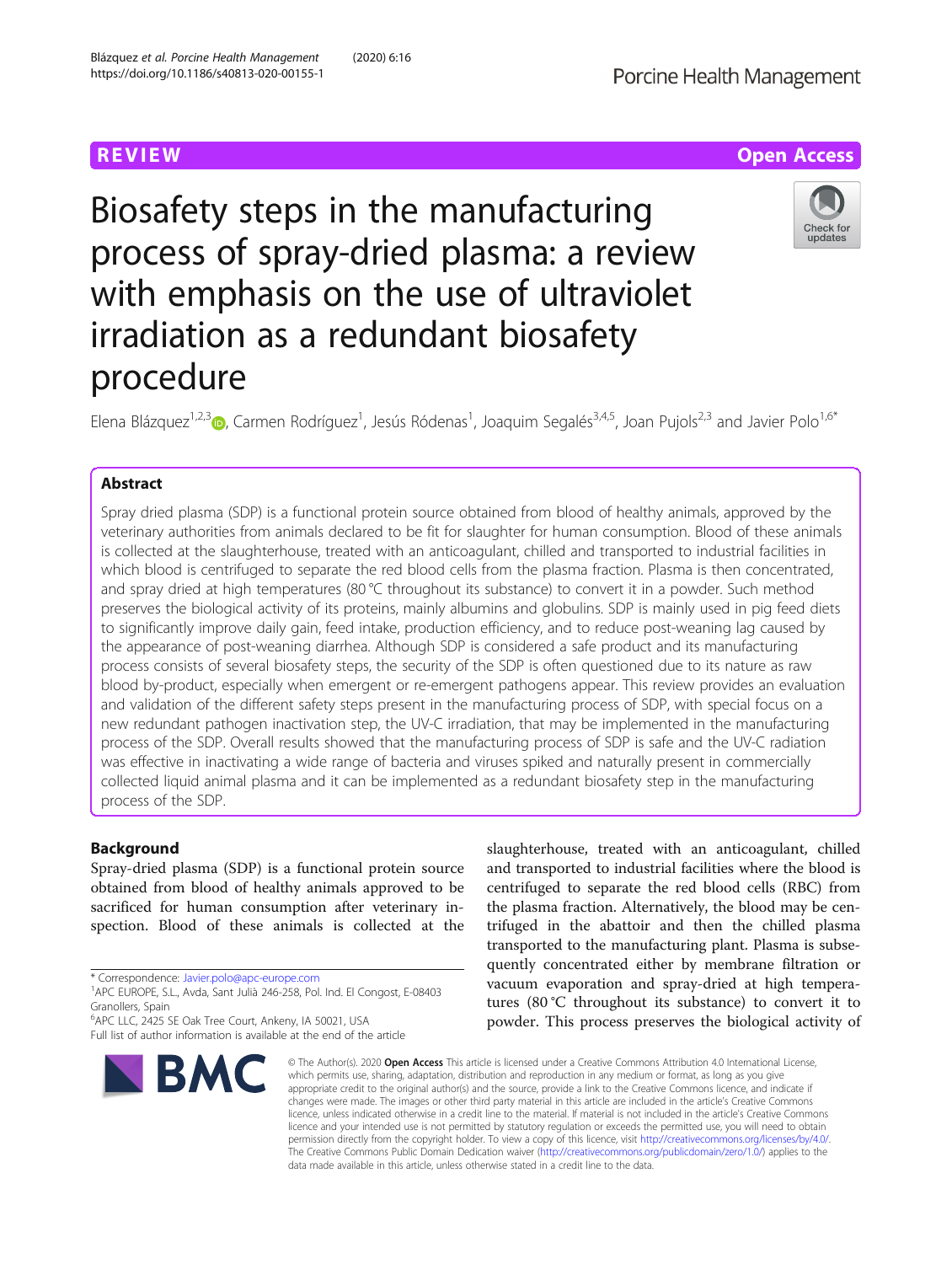the proteins, mainly albumin and globulins, with immunoglobulin G (IgG) as the predominant antibody type [[1\]](#page-6-0). The SDP is produced from porcine (SDPP) or bovine (SDBP) blood and is commonly used in human food and animal feed [\[1](#page-6-0), [2\]](#page-6-0).

SDP has been used as a protein source in piglet feed since the late 1980s [[2,](#page-6-0) [3](#page-6-0)] and is typically used at an inclusion level between 4 and 8% in the feed  $[4-6]$  $[4-6]$  $[4-6]$ . The use of SDP in feed for weaned pigs significantly improves daily gain, feed intake, production efficiency, and piglet survival [[4](#page-6-0)–[6](#page-6-0)] compared to other specialty protein sources. SDP in feed reduces diarrhea and the post-weaning growth lag associated with weaning stress [\[7](#page-6-0)–[9\]](#page-6-0).

Although the well documented benefits of SDP on animal health and performance have long been established, its safety may be questioned particularly in scenarios of emerging or re-emerging diseases in animal populations because it is produced from the abattoir collected animal blood. Thus, the objective of the present manuscript is to review the different biosafety steps present in the manufacturing process of SDP with special focus on the development and adaptation of UV-C irradiation of liquid plasma as an additional biosecurity step that has recently been incorporated in the manufacturing process at some facilities. This review provides detailed information to the stakeholders of the swine industry about the biosafety features and standards used by manufacturers of spray-dried plasma that assure the overall safety of SDP in feed for swine.

# Industrial production of spray-dried plasma and its biosafety steps

Commercial production of SDP is done following good manufacturing practices (GMP) using high-quality

standards to produce a safe high-quality product. SDP is produced from fresh animal blood as a raw material that requires several safety steps in its production process to eliminate risks for potential biohazards. There are numerous safety features in the industrial manufacturing process of SDP that effectively and collectively reduce biohazard risks to produce a safe final product (Fig. 1). The manufacturing process of SDP has several stages as discussed below.

# Blood collection at the abattoir

The first biosafety step in the production process of SDP starts with the collection of the raw material. Blood from healthy animals, passed as fit for slaughter for human consumption, is collected at abattoirs under inspection by competent authorities. Blood is collected in a stainless-steel pan with anticoagulants added to prevent blood clotting. Sodium citrate [\[10](#page-6-0)] or sodium tripolyphosphate [[11\]](#page-6-0) are anticoagulants typically used for SDP production. The collection and mixture of the blood from multiple animals contain inherent neutralizing antibodies against numerous habitual pathogens. These inherent neutralizing antibodies may reduce infectivity potential even before further processing steps are done and contribute to the biosafety of the final product  $[12-14]$  $[12-14]$  $[12-14]$  $[12-14]$ .

To produce SDP, blood is only collected while the carcass is entire, thus minimizing exposure to other tissues. In addition, the blood collection system is separate from the rest of the carcass processing chain. The entire manufacturing process from the time that the blood is collected to the final packaged product is done using a closed system and avoids the possibility of cross

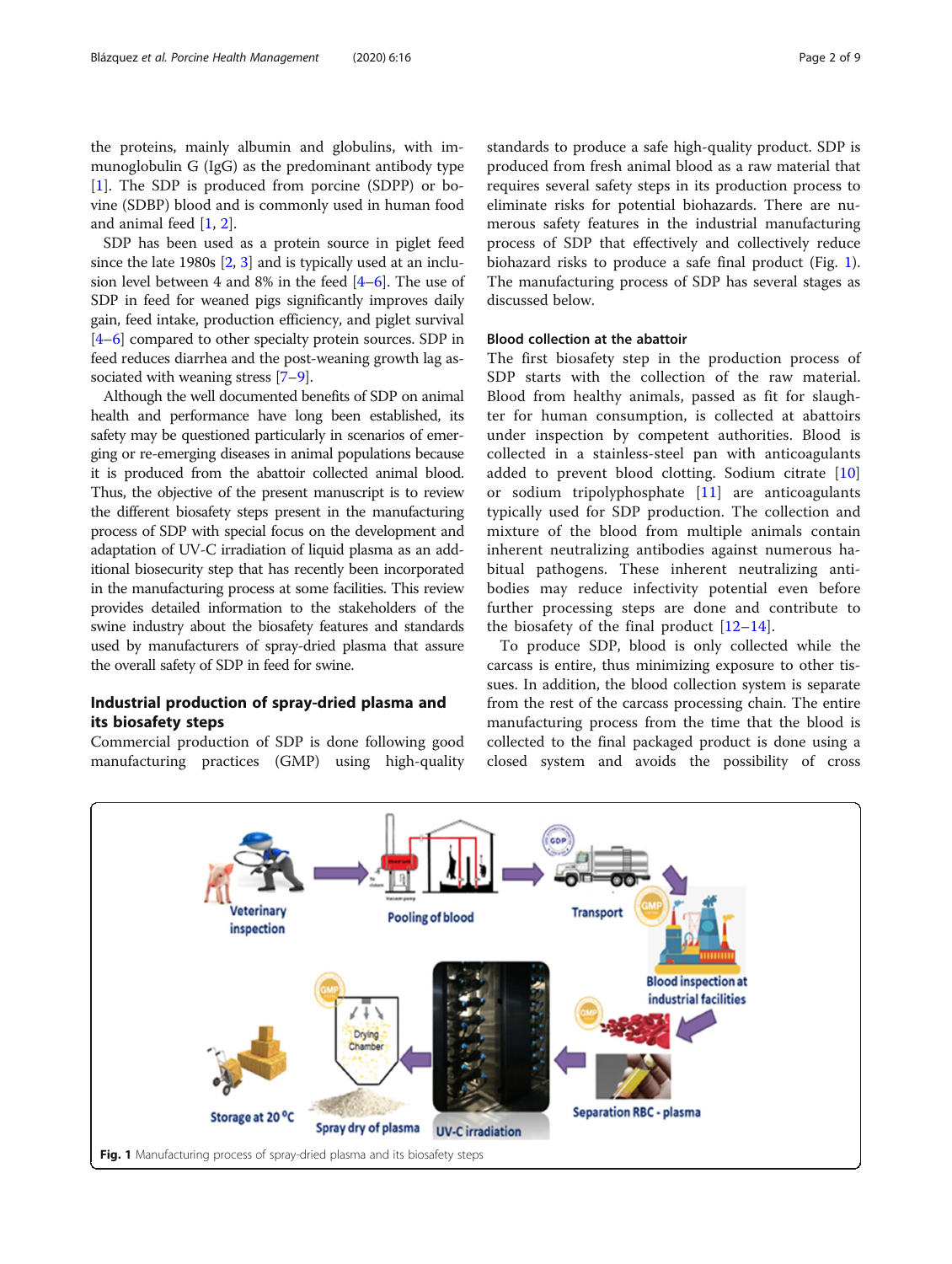contamination with other tissues or from the external environment. In North America, the collection system at some abattoirs delivers the blood to an industrial centrifuge to separate RBC and plasma. After separation, the plasma is concentrated or not concentrated and refrigerated at 4 °C and transported to the processing plant. In Europe, Latin America and other North American abattoirs the collection system delivers the whole blood to stainless steel containers that are kept refrigerated until subsequent transport to the processing plants.

Once the daily blood collection is completed, the entire collection circuit is subjected to a clean in place (CIP) process using food grade approved sanitizing agents. The CIP process ensures proper sanitization of the circuit.

#### Transport to the processing plants

Blood or plasma collected at the slaughterhouse is stored in refrigerated containers and transported in isothermal trucks that are sealed after filling. Each daily production lot is identified, and full traceability is retained.

After the transport truck arrives at the processing plant, a subjective inspection of the freshness of the product is done and temperature of the liquid is measured to determine if the product is suitable for processing.

When the truck is emptied, a CIP process is done to assure the cleaning and sanitation of the tank before the next collection is done.

#### Processing and spray-drying

At manufacturing plants that receive whole blood, the blood is delivered to a storage tank and passed through a closed system to an industrial centrifuge to separate the plasma from the RBC fraction. The RBC are stored for subsequent production of other products. Before spray drying, the plasma is concentrated with membranes using either nanofiltration or reverse osmosis. Alternatively, concentration by a vacuum evaporator may be used at some plants. After concentration, the plasma is pumped into an industrial spray-dryer, which rapidly dries the concentrated liquid plasma into powder.

Spray-drying involves the atomization of a liquid feed material into a stream of heated air resulting in rapid desiccation. The spray-drying process involves four stages of operation that affect microbial survival and the characteristics of the resulting product: 1) atomization of the liquid source to form droplets into a hot chamber; 2) contact between the spray and the drying medium consisting of very hot air, at a high gas mass to liquid mass flow volume ratio; 3) rapid moisture evaporation resulting in particle formation; and 4) separation of dried particles from the air stream [\[15](#page-6-0)–[17\]](#page-7-0) following a residence time between 20 and 90 s.

During the drying process, droplets interact with the hot air in the spraying chamber. As moisture is removed the temperature of the dried particle increases to a value similar to the outlet air temperature  $[18, 19]$  $[18, 19]$  $[18, 19]$  $[18, 19]$ . Inlet and outlet temperatures have a major influence on the inactivation of microorganisms, but the outlet temperature has the highest impact and is the primary critical control point for the spray-drying process to inactivate microorganisms [\[20\]](#page-7-0). The European Animal Protein Association (EAPA) and the North American Spray Dried Blood and Plasma Producers (NASDBPP) have established ≥80 °C for the outlet temperature as a good manufacturing process standard for microbial inactivation during the SDP manufacturing process ([www.eapa.biz\)](http://www.eapa.biz).

Relatively high drying temperatures, rapid changes in temperature, and rapid dehydration are the phenomena involved in microbial inactivation. Dehydration causes damages in the cells, mainly in the cytoplasmic membrane [\[21](#page-7-0), [22](#page-7-0)] and also produces damage to DNA, RNA and proteins [[23](#page-7-0)] inactivating many microorganisms [\[20,](#page-7-0) [22](#page-7-0)–[27\]](#page-7-0).

Many experiments of deliberated inoculation of pathogens in plasma have demonstrated that spraydrying is a very effective technology to inactivate important pathogens of interest in the swine industry. Pathogen inactivation results from studies using spray drying of plasma inoculated with Salmonella enterica [[28,](#page-7-0) [29](#page-7-0)], E.coli enterotoxigenic strains [\[30](#page-7-0)], Porcine reproductive and respiratory syndrome virus (PRRSV) [[31\]](#page-7-0), Pseudorabies virus (PRV) [\[31](#page-7-0)], Swine vesicular disease virus (SVDV) [[32\]](#page-7-0), Porcine epidemic diarrhea virus (PEDV) [[33,](#page-7-0) [34](#page-7-0)] or African swine fever virus (ASFV) [[35\]](#page-7-0) are summarized in Table [1](#page-3-0). Furthermore, in Table [2](#page-3-0) results from other studies are summarized demonstrating the lack of pathogen transmission in pigs provided feed with SDP containing virus genome. There was no transmission of Porcine circovirus 2 (PCV-2), when naïve pigs were fed diets with SDPP containing genome copies of PCV-2 [[36](#page-7-0)–[38,](#page-7-0) [43](#page-7-0)]. PCV-2 is known to be one of the most thermal resistant viruses of swine [\[44](#page-7-0), [45](#page-7-0)]. Also, SDPP containing genome of PEDV has been reported to not be infective when fed to millions of naïve pigs [[40](#page-7-0), [41](#page-7-0)]. A retrospective study of different SDPP samples and sera from pigs provided feed with SDPP collected over time, showed that SDPP containing RNA and antibodies of Hepatitis  $E$  virus (HEV) did not transmit HEV to pigs [[39\]](#page-7-0). These results demonstrate that detection of virus genome in spray-dried blood products should not be interpreted as an infectious material, only that the virus genome segments are detectable and present in the material  $[46]$  $[46]$ . Virus isolation or bioassay techniques are necessary to distinguish if virus genome segments detected in SDP can cause infection.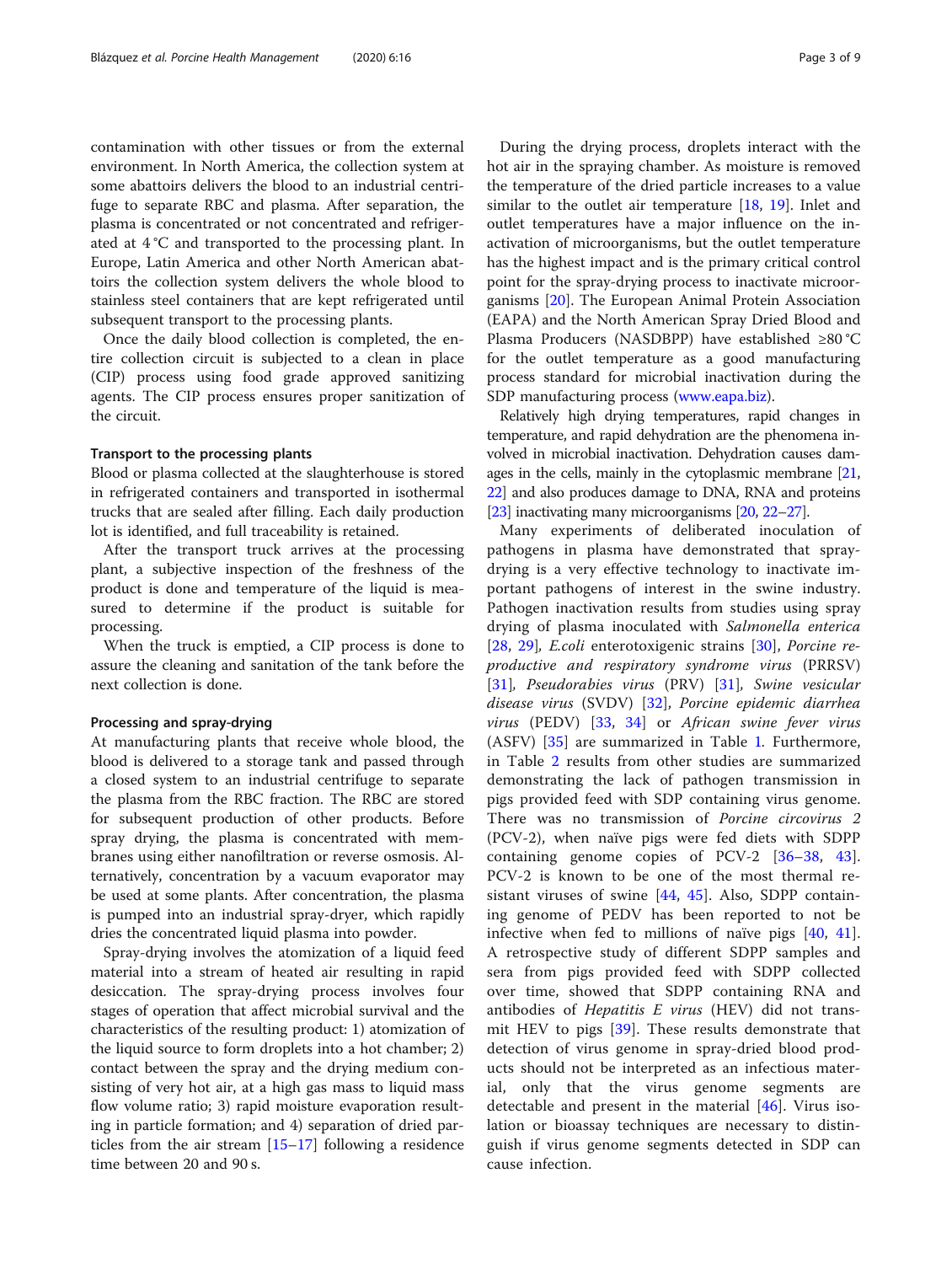<span id="page-3-0"></span>Table 1 Reduction factors obtained for different viruses subjected to the spray-drying treatment

| Virus        | Nucleic acid | Envelope | Virus size (nm) | Virus inactivation expressed as Log 10 TCID <sub>50</sub> | Reference |
|--------------|--------------|----------|-----------------|-----------------------------------------------------------|-----------|
| <b>PRRSV</b> | ssRNA        | Yes      | $50 - 65$       | $4.0$ log                                                 | [31]      |
| <b>PEDV</b>  | ssRNA        | Yes      | $90 - 190$      | $> 5.2$ log                                               | $[34]$    |
| <b>PEDV</b>  | ssRNA        | Yes      | $90 - 190$      | $> 3.6$ log                                               | $[33]$    |
| <b>PRV</b>   | ssDNA        | Yes      | 150-180         | $5.3$ log                                                 | [31]      |
| <b>ASFV</b>  | dsDNA        | Yes      | $80 - 200$      | $\sim$ 4.0 log                                            | $[35]$    |
| <b>SVDV</b>  | ssRNA        | No       | $22 - 30$       | $6.0$ log                                                 | $[32]$    |
|              |              |          |                 |                                                           |           |

### Packaging, storage, traceability and quality control

As SDP is being produced, the powder is blended and stored in a small silo, then directly bagged in new packaging materials ensuring no cross contamination after SDP production. All manufactured lots are submitted to standard physicochemical and microbiological analysis that confirm all commercial lots meet specifications.

#### Post drying heat treatment and storage time

The low moisture  $(< 9\%)$  and very low water activity  $(a_w < 0.6)$  of SDP significantly reduce pathogen survival, especially for bacteria and enveloped viruses during prolonged periods of storage [\[47](#page-7-0)].

As an additional safety feature, most manufacturers package and store porcine SDP (SDPP) at room temperature  $(> 20 °C)$  for at least 14 days before release for sale. These storage conditions of SDPP demonstrated to be effective in inactivating certain pathogens susceptible to dry environments and mild temperatures, such as PRRSV, PEDV and coronaviruses in general [[34,](#page-7-0) [47](#page-7-0)].

# Ultraviolet light irradiation

Ultraviolet exposure at a wavelength of 254 nm (UV-C) is a nonthermal process that has a germicidal effect by causing thymine-thymine and thymine-cytosine dimers in DNA and thymine-uracil dimers in RNA, which disrupts microbial reproduction [\[48\]](#page-7-0).

Technological advancements have resulted in the development of UV-C irradiation devices that create a turbulent flow which allows for effective irradiation of opaque fluids of high viscosity. These UV devices have been widely used in the food industry for the treatment of complex opaque liquids or other substances including juices [[49](#page-7-0)–[53](#page-7-0)], tea [\[54\]](#page-7-0), milk [\[55](#page-7-0)–[57\]](#page-8-0), cheese [\[58](#page-8-0)], wine [[51\]](#page-7-0), egg [\[59\]](#page-8-0), dried seafood [[60\]](#page-8-0) and sliced fruits and vegetables [\[61](#page-8-0)–[64\]](#page-8-0). UV-C irradiation technology has also been used for the inactivation of several viruses in human plasma products [\[65](#page-8-0)–[71\]](#page-8-0).

#### UV irradiation effect on bacteria survival in SDP

The effectiveness of different doses of UV-C irradiation of liquid porcine or bovine plasma on survival of several bacteria of interest in farm animals including Salmonella typhimurium (S. typhimurium), Salmonella choleraesuis (S. choleraesuis), Enterococcus faecium (E. faecium), and Escherichia coli (E. coli K88 and  $K99$ ) has been evaluated [\[30](#page-7-0), [72](#page-8-0)].

For all bacteria tested, the 4D reduction value (UV irradiation dose at which a specific microorganism reduces its viability by 4  $Log_{10}$  was achieved around 3000 J/L, which is the dose typically applied under commercial manufacturing conditions. All bacteria showed non-linear inactivation kinetics, having special importance for S. typhimurium and E. coli K88 and K99, in which tails appeared in their inactivation kinetics curves. The appearance of non-linear kinetic tail inactivation of S. typhimurium excludes the potential use of E. faecium as its surrogate. Tails appeared in inactivation kinetics when, despite increasing the dose of UV-C, the reduction in the population slows down and is not proportional to the increase in UV-C irradiation [\[73](#page-8-0)].

Table 2 Studies that demonstrated lack of transmission of different swine viruses when PCR genome copies were present in SDP

| Virus        | PCR genome copies      | SDP inclusion level in feed | Feeding duration | Results       | Reference |
|--------------|------------------------|-----------------------------|------------------|---------------|-----------|
| <b>PCV-2</b> | $2.47 \times 10^{5.0}$ | 8%                          | 45 days          | Not infective | $[36]$    |
| <b>PCV-2</b> | $10^{6.7}$             | 4%                          | 42 days          | Not infective | $[37]$    |
| <b>PCV-2</b> | $7.56 \times 10^{5.0}$ | 8%                          | 32 days          | Not infective | $[38]$    |
| <b>HEV</b>   | Positive               | 8%                          | 28 days          | Not infective | $[39]$    |
| <b>PEDV</b>  | Positive (Ct: 30.1)    | 5%                          | 14 days          | Not infective | $[40]$    |
| <b>PEDV</b>  | Positive               | $3 - 8\%$                   | 7 to 14 days     | Not infective | $[41]$    |
| <b>PRRSV</b> | Positive               | $3 - 8\%$                   | 7 to 21 days     | Not infective | $[42]$    |
|              |                        |                             |                  |               |           |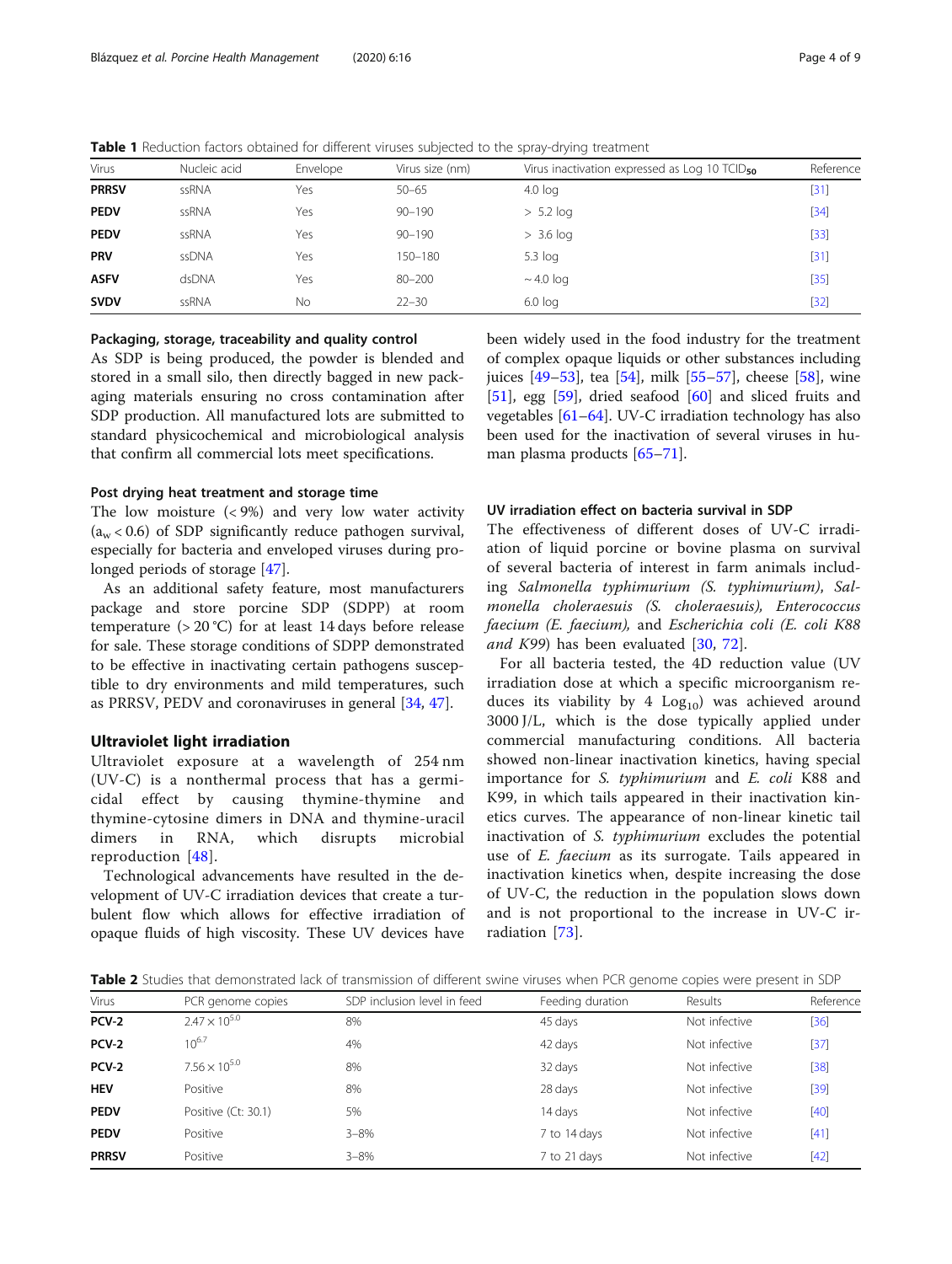# UV irradiation inactivation of enveloped and nonenveloped viruses in SDP

The effect of UV-C on different viruses of interest in the swine industry was also determined [\[74\]](#page-8-0). Viruses selected for testing was based on their different physicochemical characteristics, types of genome (DNA or RNA), genome lengths (long and short genomes), presence or absence of envelope and resistance to other inactivation processes. Also, viruses belonging to the same family and genus were selected to determine if they would have similar behaviors under UV-C irradiation. As outlined by the WHO (2004) guidelines [[46](#page-7-0)], it is always prudent to test the inactivation process with the virus of interest, choosing the strain with the greatest known resistance. However, it is also important to test viruses with different physicochemical characteristics to obtain information about the robustness of the inactivation process [\[46](#page-7-0)].

Enveloped viruses selected for the studies included PRV, PRRSV, PEDV, Bovine viral diarrhea virus (BVDV), Swine influenza virus (SIV) and Classical swine fever virus (CSFV) and Porcine parvovirus (PPV), SVDV, PCV-2 and Senecavirus A (SVA) were chosen as nonenveloped viruses. All viruses were inoculated in liquid plasma and subjected to different UV-C doses. The inactivation curve for each virus was constructed by titration of the samples in their respective target cell at each UV-C dose. In general, results showed that enveloped viruses have a higher sensitivity to UV-C than nonenveloped ones, because the 4D reduction value was less than 2000 J/L for all enveloped viruses (Table 3). Furthermore, UV-C irradiation of ASFV (strain Badajoz 71 adapted to Vero cells) inoculated plasma at 3000 J/L was apparently able to reduce infectivity around 4  $log_{10}$  $TCID_{50}/mL$  [\[75\]](#page-8-0).

Within the group of enveloped viruses, pestiviruses (CSFV and BVDV) had similar UV-C inactivation

**Table 3** Log reduction of viral titers expressed as Log 10 TCID<sub>50</sub> at UV-C doses of 3000 J/L in liquid plasma (references [[74,](#page-8-0) [75](#page-8-0)])

|                   | . .                                             |
|-------------------|-------------------------------------------------|
| Virus             | Log 10 TCID <sub>50</sub> reduction at 3000 J/L |
| PRV               | 4.5                                             |
| <b>PRRSV</b>      | > 4.0                                           |
| <b>PEDV</b>       | > 4.1                                           |
| BVDV <sup>+</sup> | > 4.2                                           |
| SIV               | > 5.1                                           |
| <b>CSFV</b>       | > 4.1                                           |
| <b>ASFV</b>       | $\sim 4.0$                                      |
| <b>SVDV</b>       | 2.6                                             |
| PCV-2             | 1.8                                             |
| <b>PPV</b>        | > 4.0                                           |
| <b>SVA</b>        | 3.7                                             |

indicating that viruses belonging to the same genus could be used as a surrogate organism.

Regarding non-enveloped viruses, PPV and SVA had 4D reduction values very close to 3000 J/L and SVDV had a slightly higher 4D value. In the case of PCV-2, the 4D value could not be calculated because less than 4  $log_{10}$  TCID<sub>50</sub>/mL was measured in the inoculated plasma before UV-C treatment. Even so, PCV-2 had higher resistance to UV-C treatment because inactivation was only 2 and 3  $log_{10}$  TCID<sub>50</sub>/mL at 3000 and 9000 J/L, respectively. These results are in agreement with the available literature, confirming the well-known high resistance of PCV-2 to inactivation treatments [\[76](#page-8-0)].

The overall results of the use of UV-C irradiation on viruses demonstrated that it is a useful technology to significantly reduce the viral and bacterial load in plasma. Considering that UV-C can be included as a biosafety step before the spray-drying process, the reduction factor achieved by UV-C would be additive to that obtained by spray-drying, which has been demonstrated for some of these viruses as previously discussed (Table [4\)](#page-5-0).

Validation of the UV irradiation effect in an animal model.

To validate the effectiveness of the plasma UV-C irradiation measured by means of the viral load reduction in cell culture, a bioassay was done with different groups of pigs injected intraperitoneally with UV-C irradiated commercial liquid plasma at 0 J/L (untreated plasma), 3000 J/L, and at 9000 J/L [[77\]](#page-8-0). The results of the bioassay showed that none of the pigs in the groups that received liquid plasma irradiated by UV-C at either dose became infected or seroconverted against the different virus genomes that were detected in the initial plasma (PCV-2, PRRSV (European strains), SIV, PPV, HEV, Rotavirus A (RVA); thus, confirming the efficacy of UV-C demonstrated in vitro in a previous study [\[74](#page-8-0)]. Detection of a viral genome in the untreated liquid plasma does not imply infectivity by a given virus. The swine bioassay was a very sensitive test to ascertain the infectiousness of the detected genome of these viruses in the plasma used in these experiments.

# **Discussion**

The manufacturing process of SDP involves several safety features including veterinary inspection at the abattoir, neutralizing antibodies present in pooled plasma, the spray-drying process and post-processing storage. Veterinary inspection is crucial to ensure that blood from only healthy animals slaughtered for human consumption is the exclusive source of raw material to be used for the manufacturing of blood products. Therefore, it is vital to understand inherent safety features, such as the actions of neutralizing antibodies on pathogen load, and to validate the biosafety steps that are part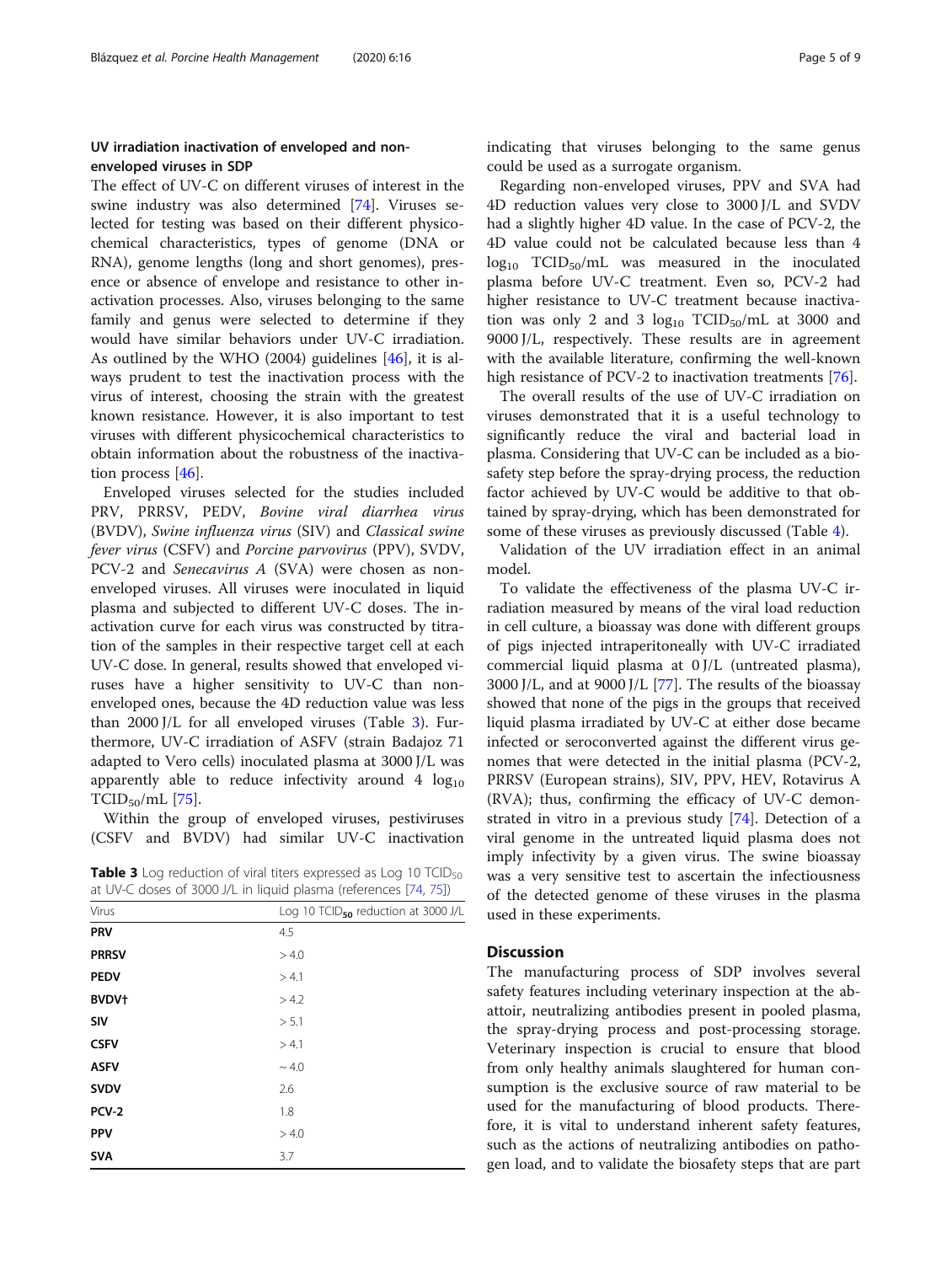| Bacteria /Virus (enveloped or non-enveloped) | Spray-Drying | Reference |            | UV-C Reference | Storage at $20^{\circ}$ C<br>for $14$ d | Reference | Combined Theoretical<br>Inactivation |
|----------------------------------------------|--------------|-----------|------------|----------------|-----------------------------------------|-----------|--------------------------------------|
| E. coli K88                                  | 7.3          | $[30]$    | 4.3        | $[30]$         |                                         |           | 11.6                                 |
| E. coli K99                                  | 7.7          | $[30]$    | 4          | $[30]$         |                                         |           | 11.7                                 |
| Salmonella typhimurium                       | 5.4          | $[29]$    | 3.6        | $[72]$         | > 4.2                                   | [29]      | >13.2                                |
| Salmonella choleraesuis                      | 5.3          | $[29]$    | 5.6        | $[72]$         | > 4.8                                   | $[29]$    | >15.7                                |
| PRV (enveloped)                              | > 5.3        | $[31]$    | 4.5        | [74]           |                                         |           | > 9.8                                |
| PRRSV (enveloped)                            | > 4.0        | $[31]$    | > 4.0      | [74]           | > 4.0                                   | [47]      | >12.0                                |
| PEDV (enveloped)                             | > 5.2        | $[34]$    | > 4.1      | [74]           | > 3.5                                   | $[34]$    | >12.8                                |
| ASFV (enveloped)                             | $\sim 4.0$   | $[35]$    | $\sim$ 4.0 | $[75]$         |                                         |           | $\sim 8.0$                           |
| SVDV (non-enveloped)                         | > 6.0        | $[32]$    | 2.6        | [74]           |                                         |           | > 8.6                                |

<span id="page-5-0"></span>Table 4 Combined inactivation steps in the manufacturing process of SDP. Inactivation expressed as colony-forming unit (cfu) per g in case of bacteria and  $Log<sub>10</sub> TCID<sub>50</sub>$  for viruses

Blank cell means that the inactivation associated with that step has not been determined

of the manufacturing process of SDP which are directly implemented to inactivate and/or eliminate pathogens.

The action of neutralizing antibodies to endemic pathogens in the population has been demonstrated in various studies  $[12-14]$  $[12-14]$  $[12-14]$  $[12-14]$  $[12-14]$  to be an inherent safety step that may contribute to the safety of blood products. The spray-drying conditions used during the manufacturing of SDP represent the most critical step that contributes to the inactivation of different pathogens [[28,](#page-7-0) [31](#page-7-0)–[34](#page-7-0)]. Also, certain storage conditions (such as room temperature > 20 °C for 14 days) have been demonstrated as a safety treatment for some enveloped viruses and bacteria [[34,](#page-7-0) [47\]](#page-7-0). All of these biosafety steps contribute to the global safety of SDP, as demonstrated in several in vivo studies [[36](#page-7-0)–[39](#page-7-0), [43](#page-7-0), [45,](#page-7-0) [78\]](#page-8-0).

Since SDP is produced from plasma with high protein concentration and biological activity, it is important that these proteins be preserved during processing. UV-C irradiation was profiled as a good candidate to be implemented in the manufacturing process as a new redundant biosafety step because of its limited impact on biologically active proteins that benefit animal health. Technological advancements have resulted in the development of UV-C irradiation devices based on turbulent flow, which enables the irradiation of opaque fluids with high viscosity efficiently. In addition, these UV devices have been widely used in the food industry for the treatment of other complex opaque liquids like milk or fruit juices.

Despite that the implementation of UV-C and spraydrying as inactivation processes has shown its effectiveness in reducing bacterial and viral loads in plasma, the presence of some of these pathogen genomes (especially viruses) detected in SDP by real time PCR (qRT-PCR) generates doubts about its potential infectivity. The biosafety steps to produce SDP inactivate several pathogens, but the pathogen genome is not eliminated from the final product and the genetic material can be detected by PCR techniques. However, PCR techniques are not able to differentiate between infective and non-infective viral particles [\[46](#page-7-0)]. In vivo bioassays or feeding studies are still considered the most accurate method of distinguishing if viral particles in SDP are infective or not, and as previously discussed SDP has shown to be noninfective in feeding studies, even though viral genome was present in SDP.

The UV-C treatment for the tested pathogenic bacteria and viruses showed  $Log<sub>10</sub>$  reduction values very close or superior to the 4D value using industrial manufacturing conditions (3000 J/L). Recommendations of WHO (2004), which were developed for the evaluation of inactivation/removal of viruses in human plasma derivatives, indicates that the use of two different inactivation methods with different mechanisms of action represent redundant biosafety steps. Therefore, the combination of UV-C irradiation of the liquid followed by spray-drying at 80 °C throughout its substance must be considered redundant biosafety steps for production of SDP. The  $Log<sub>10</sub>$  reduction factors of each of the steps should be considered cumulative within the manufacturing process, thus increasing the overall inactivation capacity of the system (Table 4).

#### Conclusion

The manufacturing process involves several safety features that mitigate any biological risk for SDP use as an ingredient in feed for pigs. The collection of blood from healthy animals and the spray-drying process are two of the safety steps that have been proven to inactivate numerous pathogens of interest for the swine industry. Furthermore, the presence of neutralizing antibodies may be considered as an additional inherent safety step for pathogens that are able to produce neutralizing antibodies. Also the post-processing storage of SDP at 20 °C for 14 days has proven effective for certain enveloped viruses like coronaviruses and PRRSV, while prolonged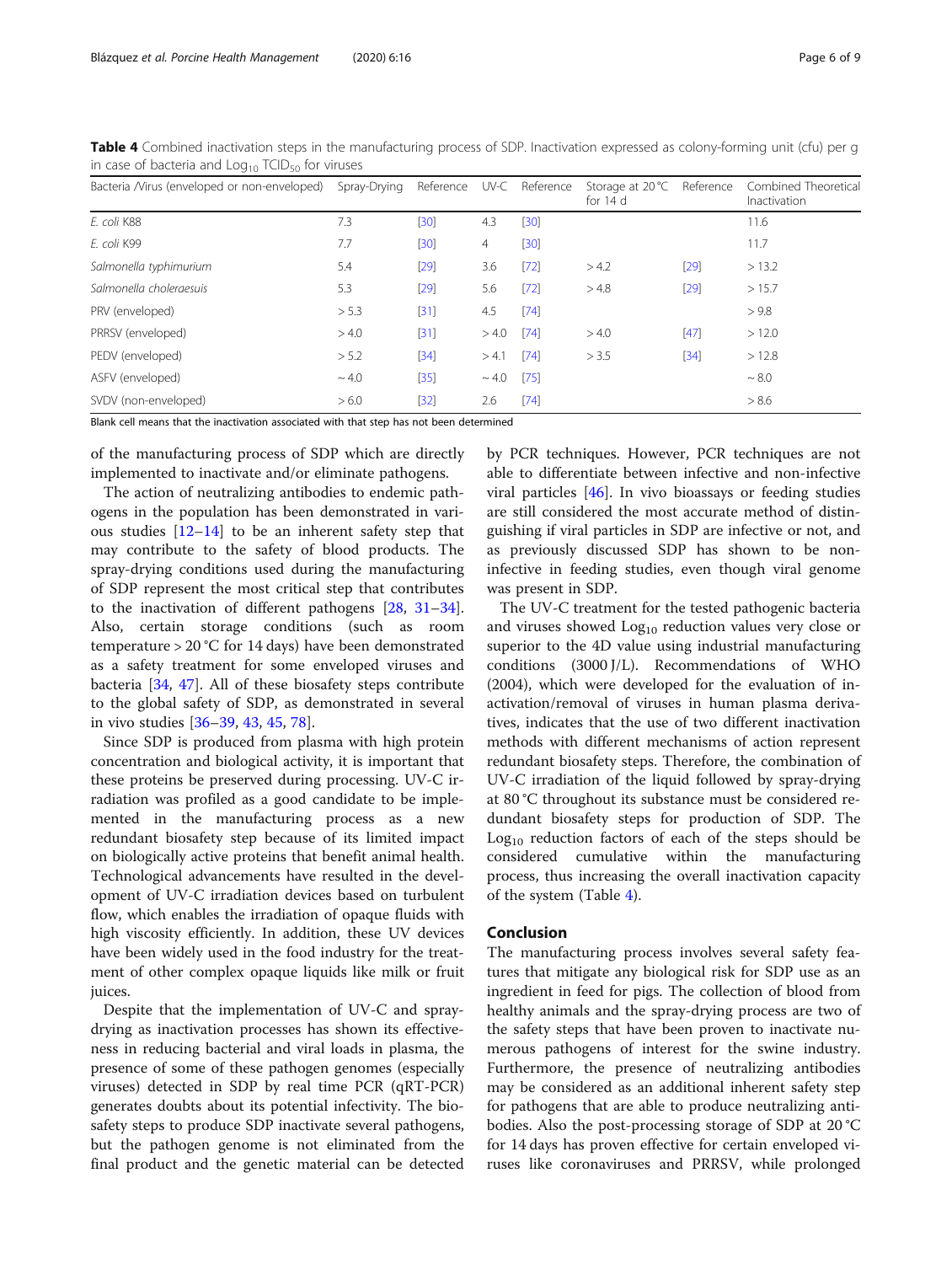<span id="page-6-0"></span>storage before release for sale provides more time for authorities to react to an outbreak of a foreign animal disease in the manufacturing region.

Overall results obtained with UV-C irradiation were effective for inactivating a diversity of bacteria and viruses spiked and naturally present in commercially collected liquid animal plasma. Since the UV-C mechanism of inactivation targets nucleic acids and is different than the thermal inactivation of the spray-drying process, UV-C can be considered an independent biosafety step in the manufacturing process of SDP. UV-C as a safety step complies with the WHO recommendations for the design of redundant biosecurity steps in the manufacturing process of human blood products for medical use. Furthermore, UV-C technology can be incorporated into the manufacturing process, and in fact it is already used in some spray-drying industrial plants. In conclusion, UV-C irradiation of liquid plasma is a suitable additional inactivation step for the industrial production process of SDP that further supports the biosafety of SDP use in animal feed.

#### Abbreviations

ASFV: African swine fever virus; CIP: Clean in place; DNA: Deoxyribonucleic acid; EAPA: European animal protein association; GMP: Good manufacturing practices; HEV: Hepatitis E virus; NASDBPP: North American spray dried blood and plasma producers.; PCV2: Porcine circovirus type 2; PEDV: Porcine epidemic diarrhea virus; PRRSV: Porcine reproductive and respiratory syndrome virus; PRV: Pseudorabies virus; qRT-PCR: Quantitative real timepolymerase chain reaction; RBC: Red blood cells; RNA: Ribonucleic acid; RVA: Rotavirus A; SDBP: Spray dried bovine plasma; SDP: Spray dried plasma; SDPP: Spray dried porcine plasma; SVDV: Swine vesicular disease virus; TCID<sub>50</sub>: 50% Tissue culture infective dose (measure of infectious virus titer)

#### Acknowledgements

Not applicable.

#### Authors' contributions

EB: Conception, design of the work, analysis, interpretation of data, writing and revision. CR: Conception, design of the work, acquisition, interpretation of data and revision. JR: Conception, design of the work, and revision. JS: Conception, design of the work, acquisition, analysis, interpretation of data, writing and revision. JP: Conception, design of the work, acquisition, analysis, interpretation of data, writing and revision. JPolo: Conception, design of the work, acquisition, analysis, interpretation of data, writing and revision. The author (s) read and approved the final manuscript.

#### Funding

This study was partly supported by Secretaria de Universitats i Recerca del Departament d'Economia i Coneixement of the Generalitat de Catalunya (2014 DI 066).

#### Availability of data and materials

The datasets used and/or analysed during the current study are available from the corresponding author on reasonable request.

#### Ethics approval and consent to participate

The study carried out to validate the UV irradiation effect in an animal model was approved the committee of ethics and welfare with the protocol approval number CEA-OH/9561/2.

#### Consent for publication

Not applicable.

#### Competing interests

The authors have read the journal's policy and the authors of this manuscript have the following competing interests: Javier Polo (JPolo), Elena Blázquez (EB), Carmen Rodríguez (CR) and Jesús Ródenas (JR) are employed by APC Europe, S.A., Granollers, Spain. APC Europe, S.L.U. manufactures and sells spray dried plasma. Joan Pujols, and Joaquim Segalés declare no conflict of interest. APC EUROPE S.L.U. provided support in the form of salaries for authors EB, CR, JR and JPolo, but did not have any additional role in the study design, data collection and analysis, decision to publish, or preparation of the manuscript.

#### Author details

1 APC EUROPE, S.L., Avda, Sant Julià 246-258, Pol. Ind. El Congost, E-08403 Granollers, Spain. <sup>2</sup>IRTA, Centre de Recerca en Sanitat Animal (CReSA, IRTA-UAB), Campus de la Universitat Autònoma de Barcelona, 08193 Bellaterra, Barcelona, Spain. <sup>3</sup>OIE Collaborating Centre for the Research and Control of Emerging and Re-emerging Swine Diseases in Europe (IRTA-CReSA), Bellaterra, Barcelona, Spain. <sup>4</sup>Departament de Sanitat i Anatomia Animals, Universitat Autònoma de Barcelona (UAB), 08193 Bellaterra, Barcelona, Spain. <sup>5</sup>UAB, Centre de Recerca en Sanitat Animal (CReSA, IRTA-UAB), Campus de la Universitat Autònoma de Barcelona, 08193 Bellaterra, Barcelona, Spain. <sup>6</sup>APC LLC, 2425 SE Oak Tree Court, Ankeny, IA 50021, USA.

#### Received: 26 March 2020 Accepted: 22 May 2020 Published online: 16 July 2020

#### References

- 1. Howell NK, Lawrie RA. Functional aspects of blood plasma proteins. I. Separation and characterization. Int J food Sci Technol [internet]. Blackwell Publishing Ltd; 1983;18:747–762. Available from: http://doi.wiley.com/[https://](https://doi.org/10.1111/j.1365-2621.1987.tb00469.x) [doi.org/10.1111/j.1365-2621.1987.tb00469.x.](https://doi.org/10.1111/j.1365-2621.1987.tb00469.x)
- 2. Gatnau R, Paul PS, Zimmerman DR. Spray dried porcine plasma as a source of immunoglobulins for newborn piglets. JAnimSci. 1989;67:244.
- Zimmerman D. Porcine plasma proteins in diets of weanling pigs. Ames, Iowa: Iowa State Univ Swine Res Reports; 1987.
- 4. Coffey RD, Cromwell G. Use of spray-dried animal plasma in diets for weanling pigs. Pig News Inf. 2001;22:39–48.
- 5. Van Dijk AJ, Everts H, Nabuurs MJA, Margry RJCF, Beynen AC. Growth performance of weanling pigs fed spray-dried animal plasma: a review. Livest Prod Sci. 2001;68:263–74.
- 6. Torrallardona D. Spray dried animal plasma as an alternative to antibiotics in weanling pigs. Asian-Australasian J Anim Sci. 2010;23:131–48.
- 7. Gatnau R, Zimmerman D. Spray dried porcine plasma (SDPP) as a source of protein for weanling pigs in two environments. J Anim Sci. 1991;69:103.
- 8. van der Peet-Schwering C, Binnendijk G. The effect of spray-dried porcine plasma in diets with different protein sources on the performance of weanling piglets. Proefverslag Proefstation voor de Varkenshouderij. 1995;1:137.
- 9. Cain C, Zimmerman D. Effect of spray dried plasma (SDP) on fecal shedding of hemolytic Escherichia coli (HEC) and rotavirus by pigs in a segregated early-weaned (SEW) environment. J Anim Sci. 1997;75:61.
- 10. Coffey RD, Cromwell GL. Spray-dried animal plasma in diets for weanling pigs. Pigs News Inf. 2001;22:39–48.
- 11. Rangel L, Archile A, Castejón O, Izquierdo P, Márquez E. Utilizacion del tripolifosfato como anticoagulante y su efecto sobre las propiedades emulsificantes del plasma. Rev Científica FCV/LUZ. 1995;5(2):111–116.
- 12. Polo J, Opriessnig T, O'Neill KC, Rodríguez C, Russell LE, Campbell JM, et al. Neutralizing antibodies against porcine circovirus type 2 in liquid pooled plasma contribute to the biosafety of commercially manufactured spraydried porcine plasma. J Anim Sci. 2013;91:2192–8.
- 13. Williams DK, Khan AS. Role of neutralizing antibodies in controlling simian foamy virus transmission and infection. Transfusion. 2010;50:200–7.
- 14. Solheim BG, Seghatchian J. Update on pathogen reduction technology for therapeutic plasma: an overview. Transfus Apher Sci. 2006;35:83–90 Available from: <http://www.ncbi.nlm.nih.gov/pubmed/16934528>.
- 15. Cal K, Sollohub K. Spray drying technique. I: hardware and process parameters. J Pharm Sci. Elsevier; 2010;99:575–586. Available from: [http://](http://linkinghub.elsevier.com/retrieve/pii/S0022354916304129) [linkinghub.elsevier.com/retrieve/pii/S0022354916303926](http://linkinghub.elsevier.com/retrieve/pii/S0022354916304129).
- 16. Sollohub K, Cal K. Spray drying technique: II. Current applications in pharmaceutical technology. J pharm Sci [internet]. Elsevier. 2010;99:587–97 Available from: [http://linkinghub.elsevier.com/retrieve/pii/S0022354916304129.](http://linkinghub.elsevier.com/retrieve/pii/S0022354916304129)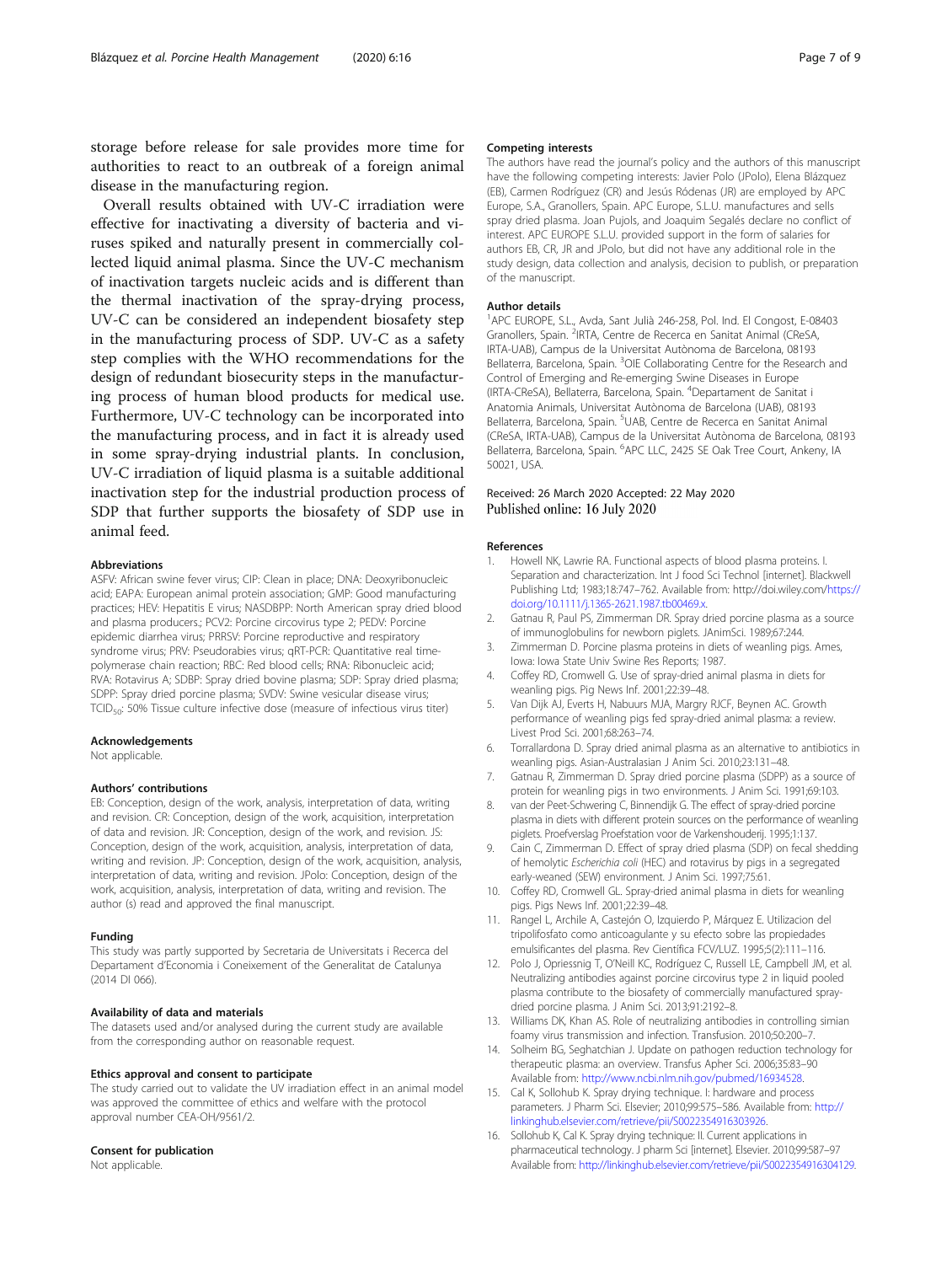- <span id="page-7-0"></span>17. Kuriakose R, Anandharamakrishnan C. Computational fluid dynamics (CFD) applications in spray drying of food products. Trends Food Sci Technol. 2010;21:383–98 Available from: [http://linkinghub.elsevier.com/retrieve/pii/](http://linkinghub.elsevier.com/retrieve/pii/S0924224410001263) S0924224410001263
- 18. Perdana J, Fox MB, Boom RM, Schutyser MAI. Establishing guidelines to retain viability of probiotics during spray drying. Dry Technol. Taylor & Francis; 2015;33:1560–1569. Available from: http://www.tandfonline.com/ doi/full[/https://doi.org/10.1080/07373937.2015.1012264.](https://doi.org/10.1080/07373937.2015.1012264)
- 19. Straatsma H, Verschueren M, Gunsing M, de Jong P, REM V. CFD simulation of spray drying of food products. In: Sun D-W, editor. Comput fluid Dyn food Process: Boca Raton: CRC Press; 2007. p. 249–86.
- 20. Perdana J, Bereschenko L, Fox MB, Kuperus JH, Kleerebezem M, Boom RM, et al. Dehydration and thermal inactivation of Lactobacillus plantarum WCFS1: comparing single droplet drying to spray and freeze drying. Food Res Int. Elsevier Ltd; 2013;54:1351–1359. Available from: http://dx.doi.org/ <https://doi.org/10.1016/j.foodres.2013.09.043>.
- 21. Crowe JH, Crowe LM, Carpenter JF, Aurell WC. Stabilization of dry phospholipid bilayers and proteins by sugars. Biochem J. 1987;242:1–10.
- 22. Lievense L, Van't Riet K. Convective drying of bacteria. II. Factors influencing the survival. Fiechter a, editor. Adv Biochem Eng / Biotechnol. Berlin: Springer-Verlag. 1994;51:71–89.
- 23. Lievense LC, Verbeek MA, Taekema T, Meerdink G, Van't Riet K. Modelling the inactivation of Lactobacillus plantarum during a drying process. Chem Eng Sci. 1992;47:87–97.
- 24. Ananta E, Volkert M, Knorr D. Cellular injuries and storage stability of spraydried Lactobacillus rhamnosus GG. Int Dairy J. 2005;15:399–409.
- 25. Dobry DE, Settell DM, Baumann JM, Ray RJ, Graham LJ, Beyerinck RA. A model-based methodology for spray-drying process development. J Pharm Innov. 2009;4:133–42.
- 26. To BCS, Etzel MR. Spray drying, freeze drying, or freezing of three different lactic acid bacteria species. J Food Sci [Internet] 1997;62:576– 578. Available from: http://doi.wiley.com/[https://doi.org/10.1111/j.1365-](https://doi.org/10.1111/j.1365-2621.1997.tb04434.x) 2621.1997.tb04434x
- 27. To BCS, Etzel MR. Survival of Brevibacterium linens ( ATCC 9174 ) after spray drying , freeze drying , or freezing cell cultivation. J Food Sci. 1997;62:167–70.
- 28. Polo J, Rodríguez C, Ródenas J, Saborido N. Bactericidal effect of the spraydrying system for animal plasma on two different E. coli animal strains. ICoMST- Rome, 25–30 August. 2002. p. Vol. 1.
- 29. Blázquez E, Rodríguez C, Ródenas J, Saborido N, Solà-Ginés M. Pérez de Rozas a, et al. combined effects of spray-drying conditions and postdrying storage time and temperature on Salmonella choleraesuis and Salmonella typhimurium survival when inoculated in liquid porcine plasma. Lett Appl Microbiol. 2018;67:205–11 Available from: [http://www.ncbi.nlm.nih.gov/](http://www.ncbi.nlm.nih.gov/pubmed/29889981) [pubmed/29889981.](http://www.ncbi.nlm.nih.gov/pubmed/29889981)
- 30. Blázquez E, Rodríguez C, Ródenas J, Pérez de Rozas A, Campbell JM, Segalés J, et al. Evaluation of ultraviolet-C and spray-drying processes as two independent inactivation steps on enterotoxigenic Escherichia coli K88 and K99 strains inoculated in fresh unconcentrated porcine plasma. Lett Appl Microbiol. Blackwell Publishing Ltd; 2018 67:442–448 [cited 2020 Apr 29];. Available from: http://doi.wiley.com[/https://doi.org/10.1111/lam.13068](https://doi.org/10.1111/lam.13068).
- 31. Polo J, Quigley JD, Russell LE, Campbell JM, Pujols J, Lukert PD. Efficacy of spray-drying to reduce infectivity of pseudorabies and porcine reproductive and respiratory syndrome (PRRS) viruses and seroconversion in pigs fed diets containing spray-dried animal plasma. J Anim Sci. 2005;83:1933–8.
- 32. Pujols J, Rosell R, Russell L, Campbell J, Crenshaw J. Inactivation of swine vesicular disease virus in porcine plasma by spray-drying. Proc. Am Assoc Swine Vet. Congr. 2007;Perry, IA. p.281–284.
- 33. Gerber PF, Xiao CT, Chen Q, Zhang J, Halbur PG, Opriessnig T. The spraydrying process is sufficient to inactivate infectious porcine epidemic diarrhea virus in plasma. Vet Microbiol. Elsevier B.V.; 2014;174:86–92. Available from: http://dx.doi.org/[https://doi.org/10.1016/j.vetmic.2014.09.008.](https://doi.org/10.1016/j.vetmic.2014.09.008)
- 34. Pujols J, Segalés J. Survivability of porcine epidemic diarrhea virus (PEDV) in bovine plasma submitted to spray drying processing and held at different time by temperature storage conditions. Vet Microbiol. 2014;174:427–32.
- 35. Blázquez E, Pujols J, Segalés J, Rodríguez C, Ródenas J, Kalmar I, et al. Effect of commercial spray-drying process on inactivation of African Swine fever Virus inoculated in concentrated porcine plasma. China Leman Swine Conf ZhengZhou, China Oct 19–21. 2018. p. 451.
- 36. Pujols J, Lopez-Soria S, Segales J, Fort M, Sibila M, Rosell R, et al. Lack of transmission of porcine circovirus type 2 to weanling pigs by feeding them

spray-dried porcine plasma. Vet Rec . 2008;163:536–538. Available from: http:// veterinaryrecord.bmj.com/cgi/doi[/https://doi.org/10.1136/vr.163.18.536](https://doi.org/10.1136/vr.163.18.536).

- 37. Shen HG, Schalk S, Halbur PG, Campbell JM, Russell LE, Opriessnig T. Commercially produced spray-dried porcine plasma contains increased concentrations of porcine circovirus type 2 DNA but does not transmit porcine circovirus type 2 when fed to naive pigs. J Anim Sci. 2011;89:1930–8.
- 38. Pujols J, Lorca-Oró C, Díaz I, Russell LE, Campbell JM, Crenshaw JD, et al. Commercial spray-dried porcine plasma does not transmit porcine circovirus type 2 in weaned pigs challenged with porcine reproductive and respiratory syndrome virus. Vet J. 2011;190:e16–20.
- 39. Pujols J, Rodríguez C, Navarro N, Pina-Pedrero S, Campbell JM, Crenshaw J, et al. No transmission of hepatitis E virus in pigs fed diets containing commercial spray-dried porcine plasma: a retrospective study of samples from several swine trials. Virol J. 2014;11:232 Available from: [http://www.](http://www.pubmedcentral.nih.gov/articlerender.fcgi?artid=4304624&tool=pmcentrez&rendertype=abstract) [pubmedcentral.nih.gov/articlerender.fcgi?artid=4304624&tool=](http://www.pubmedcentral.nih.gov/articlerender.fcgi?artid=4304624&tool=pmcentrez&rendertype=abstract) [pmcentrez&rendertype=abstract.](http://www.pubmedcentral.nih.gov/articlerender.fcgi?artid=4304624&tool=pmcentrez&rendertype=abstract)
- 40. Campbell JM, Crenshaw JD, Polo J, Saltzman R, Kesl L. Weaned pigs fed a diet with commercial PEDv PCR positive spray-dried porcine plasma did not develop porcine epidemic diarrhea virus (PEDv). Proc Allen D Leman Swine Conf Recent Res Reports, Univ MN, St Paul, MN Sept 13–16. 2014. p. 40:15.
- 41. Crenshaw JD, Campbell JM, Polo J. Analysis of spray dried porcine plasma (SDPP) produced in Brazil and Western Canada confirm negative porcine epidemic diarrhea virus (PEDv) status of pigs in these regions. Proc Allen D Leman Swine Conf Recent Res Reports, Univ MN, St Paul, MN Sept 13–16. 2014. p. 40:14.
- 42. Crenshaw J, Pujols J, Polo J, Campbell C, Rodríguez N, Navarro E, et al. Analysis of spray dried porcine plasma indicates absence of PRRSV infection in Brazilian pigs. México: 23rd IPVS Congr Cancun; 2014. p. 556.
- 43. Opriessnig T, Yoon KJ, Russell L, Halbur PG. No evidence of infectivity of PCV2 nucleic acids present in spray-dried plasma protein. Proceeding 45th Annu Meet North Cent Conf Vet Lab Diagnosticians. 2006;.
- 44. Welch J, Bienek C, Gomperts E, Simmonds P. Resistance of porcine circovirus and chicken anemia virus to virus inactivation procedures used for blood products. Transfusion. 2006;46:1951–8.
- 45. Opriessnig T, Shen HG, Harrison S, Campbell J, Faidley T, Russell L, et al. Commercial spray-dried porcine plasma contains high amounts of PCV2 DNA and high levels of anti-PCV2 antibodies but is not infective to naive pigs. Proc 21st IPVS Congr. 2010;338.
- 46. WHO. Annex 4 Guidelines on viral inactivation and removal procedures intended to assure the viral safety of human blood plasma products, vol. 924: Geneva: World Health Organisation; 2004. p. 150–224.
- 47. Sampedro F, Snider T, Bueno I, Bergeron J, Urriola PE, Davies PR. Risk assessment of feed ingredients of porcine origin as vehicles for transmission of porcine epidemic diarrhea virus (PEDv). Natl Pork Board. 2015:1–117.
- 48. Jagger J. Introduction to research in ultraviolet photobiology. Englewood. New Jersey: Prentice Hall Inc; 1967.
- 49. Koutchma T, Parisi B, Patazca E. Validation of UV coiled tube reactor for fresh juices. J Environ Eng Sci. NRC Research Press Ottawa, Canada ; 2007;6:319–328. Available from: http://www.icevirtuallibrary.com/doi[/https://doi.org/10.1139/s06-058](https://doi.org/10.1139/s06-058).
- 50. Keyser M, Muller IA, Cilliers FP, Nel W, Gouws PA. Ultraviolet radiation as a non-thermal treatment for the inactivation of microorganisms in fruit juice. Innov Food Sci Emerg Technol. 2008;9:348–54.
- 51. Fredericks IN, du Toit M, Krügel M. Efficacy of ultraviolet radiation as an alternative technology to inactivate microorganisms in grape juices and wines. Food Microbiol . Elsevier Ltd; 2011;28:510–517. Available from: http:// dx.doi.org[/https://doi.org/10.1016/j.fm.2010.10.018](https://doi.org/10.1016/j.fm.2010.10.018).
- 52. Groenewald WH, Gouws PA, Cilliers FP, Witthuhn RC. The use of ultraviolet radiation as a non-thermal treatment for the inactivation of Alicyclobacillus acidoterrestris spores in water, wash water from fruit processing plant and grape juice concentrate. J New Gener Sci. 2013;11:19–32.
- 53. Gayán E, Torres JA, Alvarez I, Condón S. Selection of process conditions by risk assessment for apple juice pasteurization by UV-heat treatments at moderate temperatures. J Food Prot. 2014;77:207–15 Available from: [http://](http://www.ncbi.nlm.nih.gov/pubmed/24490914) [www.ncbi.nlm.nih.gov/pubmed/24490914.](http://www.ncbi.nlm.nih.gov/pubmed/24490914)
- 54. Monyethabeng MM, Krügel M. The effect of UV-C treatment on various spoilage microorganisms inoculated into rooibos iced tea. LWT - Food Sci Technol. 2016;73:419–24.
- 55. Donaghy J, Keyser M, Johnston J, Cilliers FP, Gouws PA, Rowe MT. Inactivation of Mycobacterium avium ssp. paratuberculosis in milk by UV treatment. Lett Appl Microbiol. 2009;49:217–21.